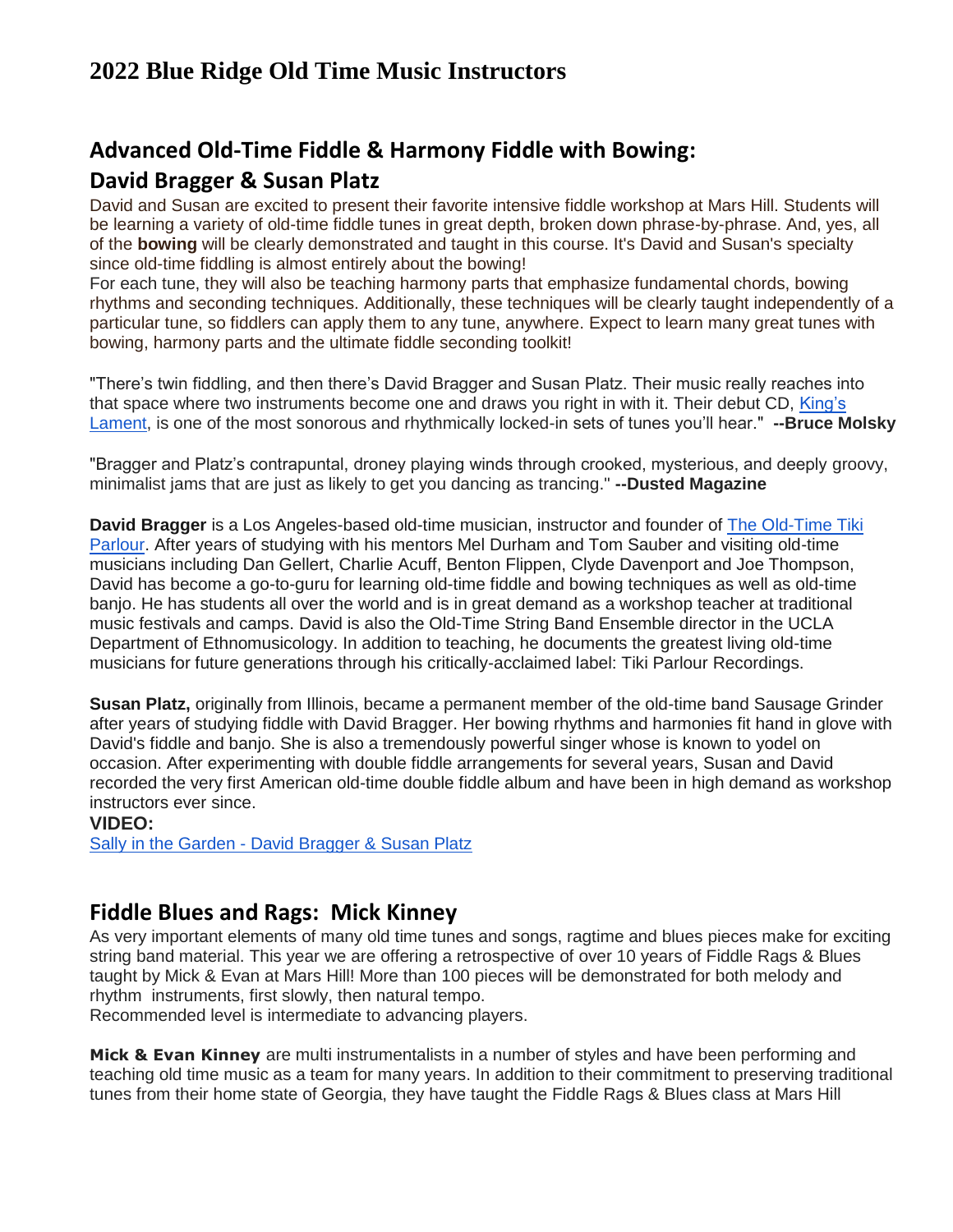BROTMW since 2010, and have been featured at Festival of American Fiddle Tunes, Swannanoa Gathering, Alabama Folk School, Delaware Valley and Brooklyn Folk Fest.

#### **Intermediate Fiddle: Tricia Spencer**

Tricia Spencer will teach fiddle tunes her family has played for generations as well as other tunes from masters of old-time music that she has learned throughout her lifetime. She will also unlock the mysteries of seconding, which allows a fiddler to focus on bowing, intonation, and learning tunes more quickly through the use of chord shapes. All tunes and techniques will be learned by ear, so be sure to bring a recording device, paper and pen if you want to take notes, and expect to have a lot of fun.

**Tricia Spencer** is a Kansas fiddler who grew up on her family's farm learning the tradition of old-time fiddling knee to knee from her grandpa and grandma, Vernon and Iona Spencer. In her youth, she and her family traveled to fiddler's conventions throughout the midwest where she learned from master fiddlers like Pete McMahan, Cyril Stinnett, Violet Hensley, Vesta Johnson, Lyman Enloe, Dwight Lamb, Amos Chase, and Lucy Pierce. Tricia is known for her unique approach to seconding on the fiddle and is an author, teacher, artist, composer, and multi-instrumentalist.

#### **Early Intermediate Fiddle Jerry Adams Style: Josh Goforth**

"It sound like he's playing 3 banjos!" "Where did that note come from?" "Nearly impossible" These are just a few quotes I've heard about the spectacular 2 finger banjo style of Jerry Adams from Madison County, NC. Jerry was a regular at the Old Time Music week and sadly passed away several years ago. I grew up jamming in the back store of his pharmacy and having him haul me around to fiddler's conventions. I was able to soak up his unique sound through the many hours I spent playing fiddle next to him. He utilized what I call "ghost hammers". Sound intriguing? Come join us and learn a one of a kind local style that is perfect for accompanying old time songs as well as fiddle tunes. Recommended for intermediate and advanced. Tab will be provided if needed.

**Josh Goforth** must have been born musical—he was already playing piano in church at the age of four but it was an experience he had in the sixth grade that really lit the fuse of his precocious musical career. A performance at Goforth's middle school by [Sheila Kay Adams](http://www.blueridgeheritage.com/traditional-artist-directory/sheila-kay-adams) caused him to start thinking about the musical heritage and stories of his native Madison County, NC. Josh was able to listen and learn from local masters like Gordon and Arvil Freeman and Jerry Adams. Goforth is a highly accomplished storyteller and acoustic musician playing close to 20 different instruments.

After high school he went to East Tennessee State University to study music education with a Euphonium concentration, and to be a part of ETSU's famous Bluegrass and Country Music Program. In 2000, he played fiddle for the movie *Songcatcher*, both onscreen and on the soundtrack. He has toured extensively with a variety of ensembles, including the ETSU Bluegrass band, [David Holt,](http://www.blueridgeheritage.com/traditional-artist-directory/david-holt) [Laura Boosinger,](http://www.blueridgeheritage.com/traditional-artist-directory/laura-boosinger) and with several bluegrass bands like Appalachian Trail, the Josh Goforth Trio, the Steep Canyon Rangers and Open Road. He has performed in all 50 US states, all over Europe, Asia, and Australia. In 2000, 2003, and 2005, he was named Fiddler of the Festival at Fiddler's Grove and, after winning the third title, was designated "Master Fiddler" and retired from that competition. He has performed at the Grand Ole Opry, the Lincoln Center, as well as Carnegie Hall. In 2009 he was nominated for a Grammy for his album with David Holt entitled "Cutting Loose". He currently is on faculty at the Academy for the Arts in Asheville and performs all over the world.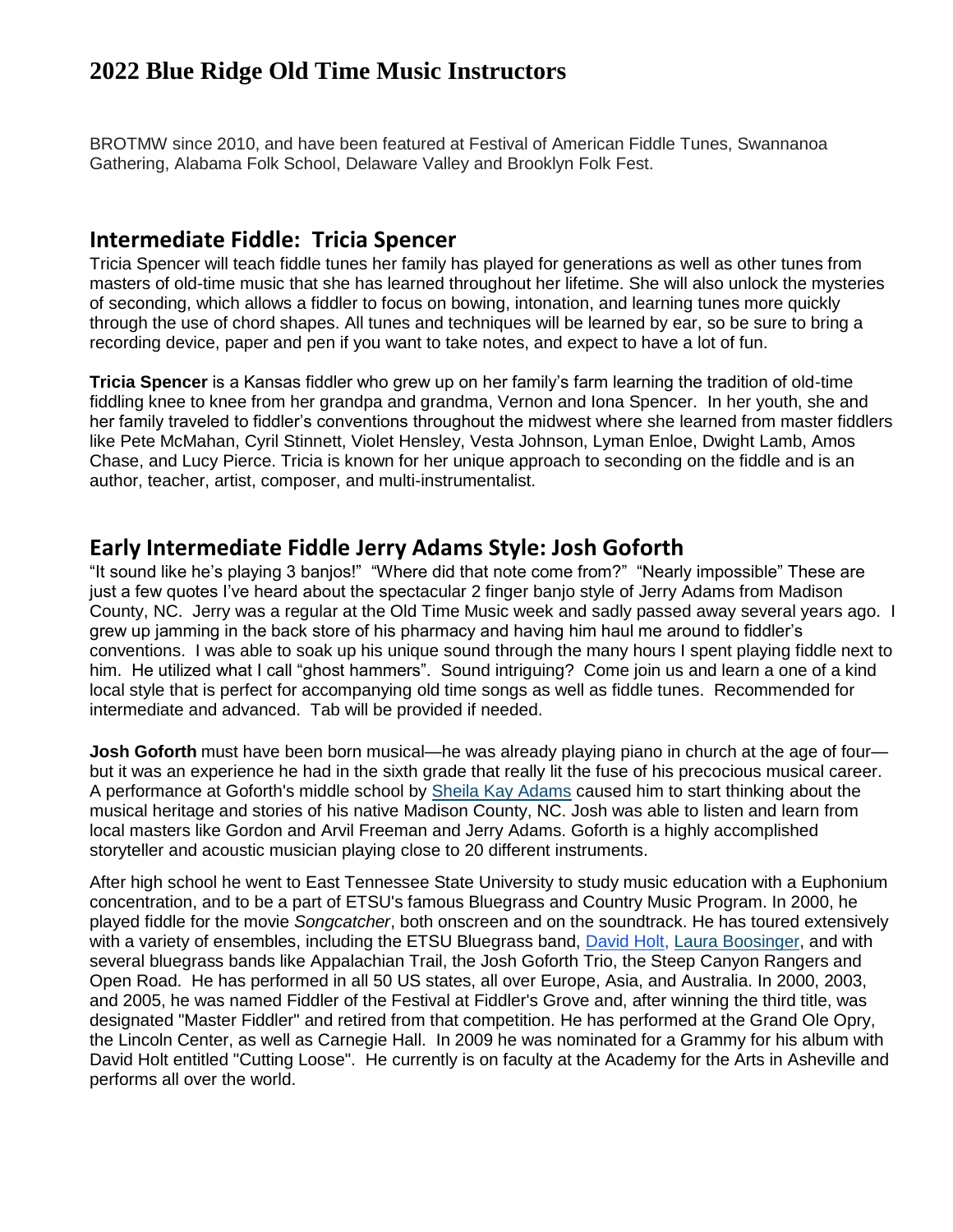### **Advanced Banjo: Rachel Eddy**

During this week of banjo class, we will focus a lot on how to be solid players, and to use your thumb to make the banjo swing in different percussive ways. We will work through several tunes that have helpful techniques and licks, and talk about how to fit and apply those ideas to tunes you already know. Some time will be spent addressing how to have a really good economy of motion with your claws, how to gain speed and drive, and easily be able to syncopate and texturize your playing by using phantom notes and drop thumbs. It would also be fun to work with some ideas on how to accompany and compliment singing. For this class it is encouraged that you be comfortable using your drop-thumb on all the strings, able to play in different tunings, and know the chords in each tuning. I teach only by ear, video recording is encouraged in a session at the end of class each day, and audio recording is always welcome.

**Rachel Eddy** is a native of West Virginia who grew up in a musical family steeped in the traditions of Appalachian music and dance. Now based in Alexandria VA, they are known throughout the world as both a dynamic, emotionally powerful performer and an engaging, thoughtful teacher. Rachel's soulful singing and multi-instrumental finesse—including fiddle, banjo, guitar, and mandolin—may be heard on numerous solo and collaborative recordings as well as at dances and jam sessions, where Rachel is dedicated to fostering community and sharing a love of music with others.

### **Intermediate Banjo: Robby Robertson**

If you have a good, solid "bum-ditty" and you can play a few tunes and chords on the banjo in the keys of D, G and A, you are probably ready for this class. Intermediate Banjo will get you more comfortable with techniques such as drop thumb, hammer-ons and pull-offs. It will also help you become comfortable with learning to play tunes and songs by ear. A recording device or phone will be helpful.

**Robby Robertson** grew up playing music with friends and family around Western North Carolina and Upstate South Carolina. He plays for dances and gatherings that aren't too far from home and has taught old-time music to kids through the JAM program in Haywood County for over 20 years. He's the real deal.

### **Early Intermediate Banjo: Bob Buckingham**

The right hand technique is the key to playing clawhammer banjo with drive and melody. We will focus on getting the right timing, including methods for varying that timing to accommodate a range of melodies. Combined with some simple left hand techniques, we will bring some classic old time banjo pieces to life. Bring a recording/video device, like a cellphone or other and be prepared to trust your eyes and ears to learn these techniques.

**Bob Buckingham** started playing guitar in the early 1960's and soon branched out to banjo, fiddle and then mandolin. He has played in several bands over the years and done recording sessions for Gospel, Blues, Bluegrass, and old time music sessions. He has recorded one CD under his own name and several in different band settings.

For the past twenty years he has managed to make a living by teaching and performing. He has taught previously at BROTMW, John C. Campbell Folk School and The North Carolina Banjo Clinic, as well as classes for Isothermal Community College, Columbus campus. He teaches private lessons and is on the staff at the Polk County, NC JAM program.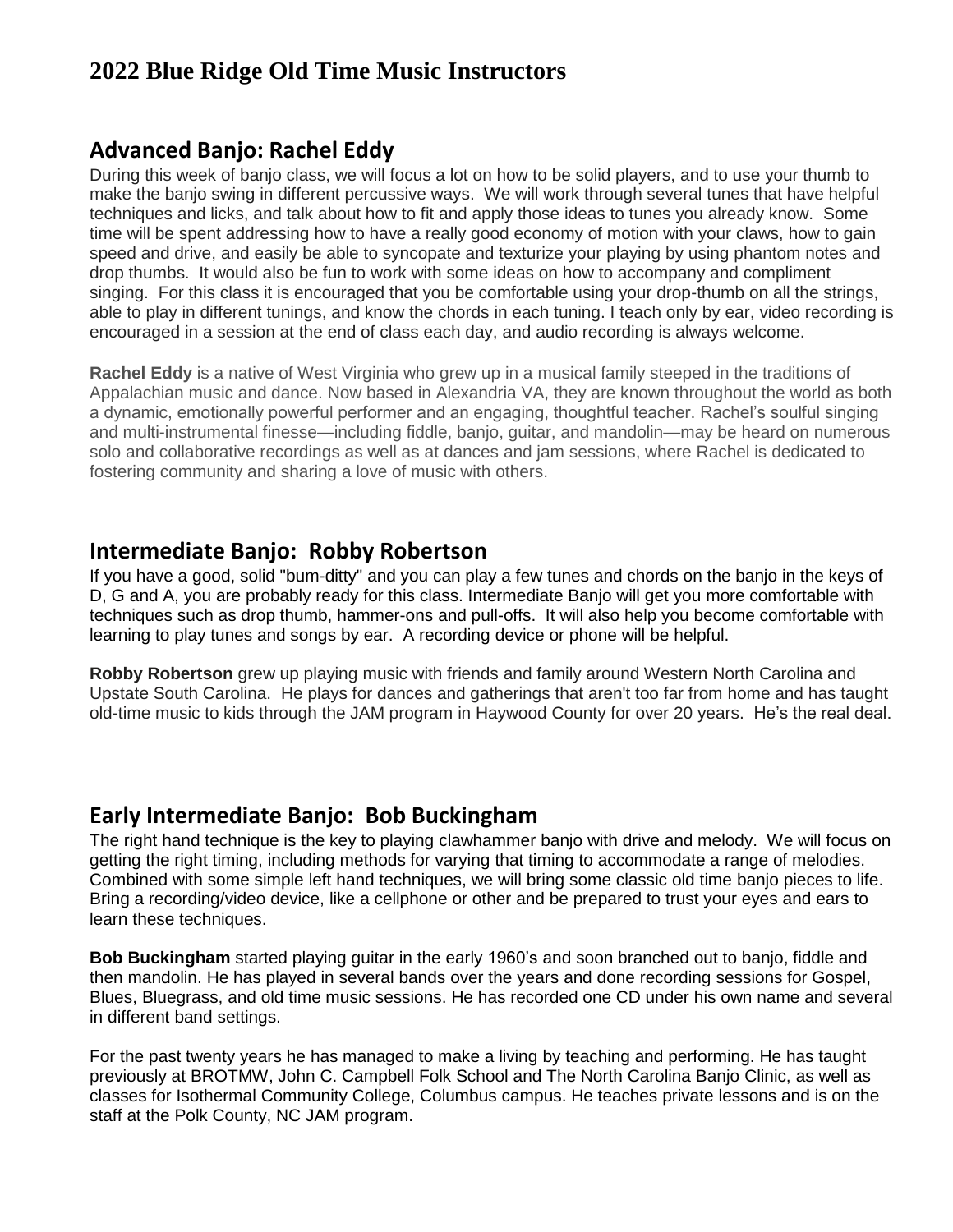He is married to Amy Buckingham and they live in the Blue Ridge area of South Carolina.

### **Advanced Guitar: Howard Rains**

Howard will teach his approach to playing guitar for the fiddle. Although his style is rooted in the midwestern back-up style, his approach is applicable to backing up all styles of American fiddling. He will discuss how he accompanies different regional styles. The importance of the boom-chuck and bass runs will be discussed as well as how to listen for different regional fiddle styles and how to make your playing fit within that style.

**Howard Rains** is an artist, fiddler, singer, and guitar player from Texas now living in Kansas. His two obsessions are music and painting. He is the fourth generation to play on the same fiddle that was made for his great-grandfather and learned to play the guitar from his dad. The New York Times has said, "Rains has established himself as an authority on old Texas-style fiddling." Howard plays rare, old tunes learned from friends, family, mentors, and old recordings. As much known for his painting as his fiddling, Howard has focused much of his work on his unique watercolor style.

### **Intermediate Guitar: Hilary Dirlam**

This intermediate guitar class will cover what to do after you've learned to "boom-chuck" along with traditional tunes and simple songs in the keys of E,A,D,G and C. We will start with bass runs, including how and when to incorporate them. We will discuss chords, and what to try when there are more than the usual familiar three in a song or tune. Other topics will include:

- Improving your rhythm
- Simple chord forms up the neck
- Backing up your singing
- Use of the capo
- The dreaded circle of fifths
- Learning to use the little finger of your left hand
- Practice routines
- Other topics that you're interested in

This is Hilary's 30th year at Mars Hill and her last year to teach- so if you want to pick her brain for a week, this is the year to do it!

If you're interested in the class, please feel free to email me with questions and suggestions- [silvervajra@gmail.com](mailto:silvervajra@gmail.com)

**Hilary Dirlam** started playing the guitar at the age of 13. Her performing, recording, and teaching experience includes guitar as well as bass, banjo, and piano. She has taught at numerous music camps, performed at international music festivals, and recorded with many old-time bands. In addition, she has co-authored four All-in-One fiddle/banjo books with Mary Gordon and done extensive recording of traditional music in the country of Nepal.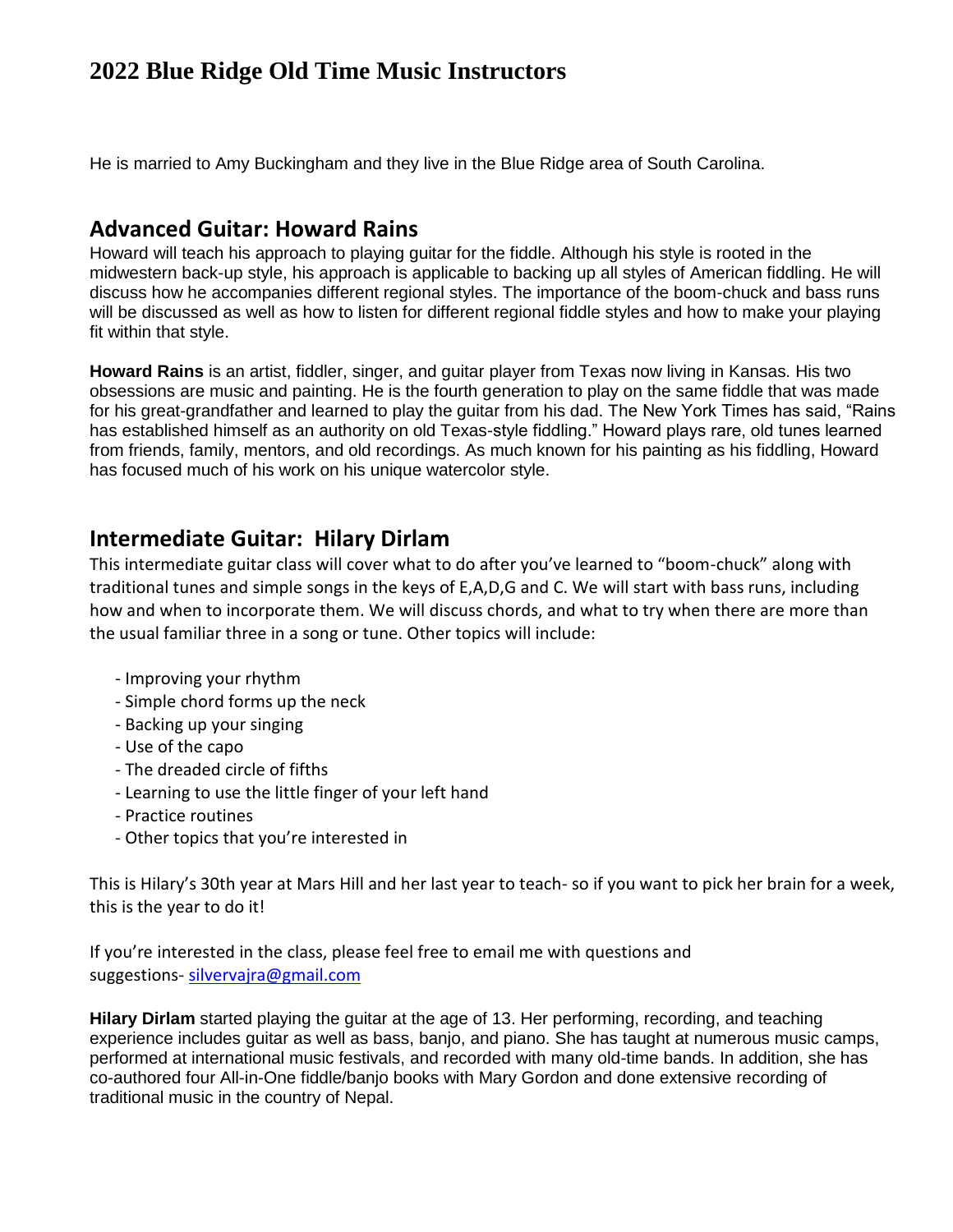### **Early Intermediate Guitar: Susie Coleman**

A New Approach to Old-Time Guitar focuses on using the simplicity of alternating bass to help you become a powerful, reliable and confident old-time rhythm guitarist, featuring effective exercises to build strength and muscle memory in both hands. In addition to learning multiple fiddle tunes every session, students will study arrangement and timing basics, kickoffs, simple bass note runs, how to identify chord patterns by ear, how to navigate both square and crooked tunes, and a comprehensive overview of the Nashville Number System. Course includes a copy of the Pegram Jam Chord Chart Book, a fiddle tune reference for old-time rhythm players. We will work with first-position open chords only. Students should be familiar with most common major and minor chord shapes, be able to strum smoothly and have developed sufficient callouses and hand strength to play for a couple hours at a time.

On **Susie's** living room wall hang many singing awards from the annual Old-Time Singing competition at Middle Tennessee's Smithville Fiddlers Jamboree, from the Indiana State Folksinging contest, plus top awards at Uncle Dave Macon Days, Bluegrass Along The Harpeth and numerous other traditional music competitions. A lifelong musician and rhythm guitar player, she has served multiple years as a judge at regional fiddler's conventions and written a series of four songbooks entitled Fabulous Folksongs Every Girl Should Know. Susie and fiddler-husband Kirk Pickering run the [PegramJam.com](http://pegramjam.com/) website offering free audio recordings of hundreds of old-time tunes, and created the popular Pegram Jam Chord Chart Book. In addition to giving rhythm guitar and singing lessons, Susie is a web and graphics designer. Visit her website at [folkslingers.com.](http://folkslingers.com/)

### **Rhythm and Repertoire: Erynn Marshall & Carl Jones**

In this rhythm and repertoire class, Carl and Erynn will play several of their favorite, southern, fiddle, mando and banjo tunes at slow and faster tempos. Bluesy to bucolic trad numbers, chestnuts and the obscure, plus an original tune or two will be added to the mix. All instruments are welcome in this class. We will form an all-star stringband – having fun playing tunes from West Virginia, Round Peak, Mississippi and everything in-between. Chord options for unusual tunes and different rhythmic approaches for a variety of instruments will be explored. Repertoire will be taught quickly by ear during the workshop. Music/chord sheets will be provided to take home. Recording devices are recommended. You are invited to join this group of merry music makers! [www.dittyville.com](http://www.dittyville.com/) 

**Erynn Marshall and Carl Jones** are old-time musicians and inspired tunesmiths from Hillsville, Virginia. They are married - in life and music. Southern song-duets and powerful fiddle, guitar, mandolin, banjo tunes comprise their diverse sets. Erynn and Carl play with ease, spontaneity and vitality. While rooted in the traditional sounds of older players, this duo stays true to their own muse by composing new, traditionrooted music. Their original tunes and songs are played by many musicians play around the world and Carl's song, *Last Time on the Road* was featured on the Grammy-award winning album "Unleashed" by the Nashville Bluegrass Band. Instrumentally, Marshall and Jones have won many awards for their playing including Erynn's 1<sup>st</sup> place fiddle win at Clifftop and Mt Airy fiddler's conventions, and Carl's  $3<sup>a</sup>$  place fingerpicking-guitar win at Winfield. In 2020 they released *Old Tin -* their 15<sup>th</sup> recording between them. In 2021, Eryn and Carl were on Old-Time Sweethearts Vol. 1 & 2, (produced by Erynn Marshall and Rachel Eddy featuring 12 old-time music couples from across the United States). For more information on Erynn Marshall and Carl Jones please visit [www.dittyville.com](http://www.dittyville.com/)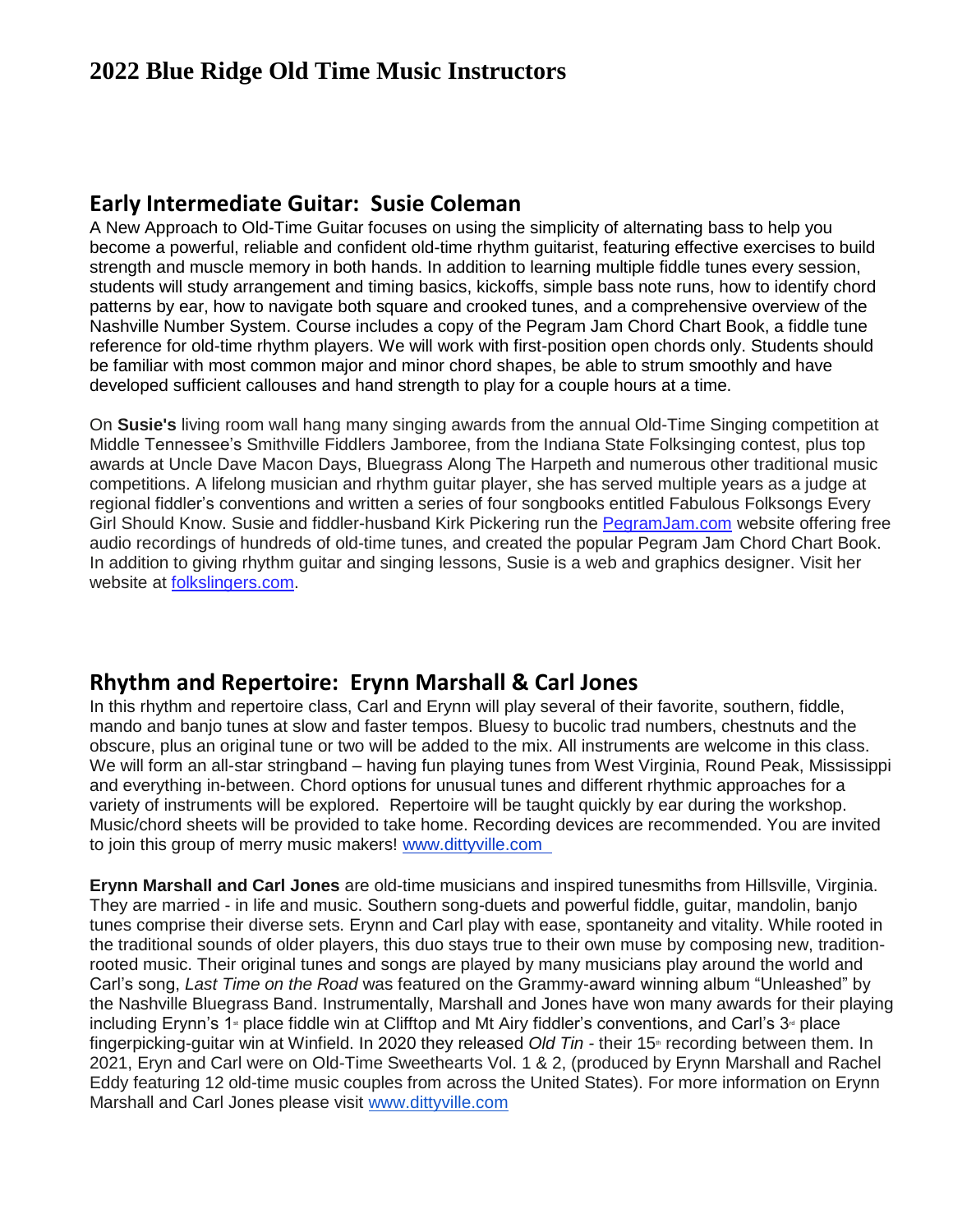### **Beginning Mountain Dulcimer: Margaret Wright**

Margaret will focus on Beginner and New Player level dulcimer students. The focus will be fretboard familiarity, rhythmic, musical strumming techniques, and tune acquisition in the keys of D, G and A. All subjects will be presented within the framework of fun, old-time tune material. This class is totally "handson!" Tunes will be taught by rote with ear training and muscle memory encouraged. However, tablature will be available. Be sure that your dulcimer is playable (don't just take it down off a wall and make assumptions!) Have it checked for string height and any buzzes. A capo will be needed and an electronic tuner. Your dulcimer should have a 6 ½ fret, but please do not add 1 ½ (unless it is already there.) Bring a set of extra strings and a device for recording. If you are not sure about your skill level, you may contact Margaret. [margaretgwright@yahoo.com](mailto:margaretgwright@yahoo.com)

**Margaret Wright** has been seriously playing the Mountain Dulcimer since 1994. A not-so-by-chance visit to the McSpadden Dulcimer Shoppe changed the course of her family's life. Margaret teaches all around the country and loves to get folks started and direct them toward Old Time Music and jamming. She and her late husband, Jerry, organized the very popular Palestine (Texas) Old Time Music and Dulcimer Festival in 2002. She utilizes an enjoyable teaching style with a goal of getting you playing! Margaret is also the collector of tunes and author of the Twelve Tune Songbooks, a set of booklets devoted to transcribing tunes into a simple to read dulcimer tablature. She and her family, including sons, Hollis and Lloyd, have 8 cd's to their credit. She would enjoy hearing from you. margaretgwright@yahoo.com

### **Advanced Dulcimer: Hunter Walker**

This class will delve into the repertoires of old fiddlers mainly from West Virginia, Kentucky, Virginia, and North Carolina. We will learn tunes commonly found in jam sessions while also exploring some squirrelly, crooked, and obscure tunes whose history is as fascinating as their melodies. In keeping with oral tradition, there will be no tablature for this class, but tools for retention of the material will be offered. Students should have a solid repertoire of tunes, have a working knowledge of various chord shapes along the fingerboard, and be willing to have an open mind about how diverse Old-Time Music can be. Class will be taught in D-A-d, and will require a 6+ fret and capo.

Southern West Virginia native **Hunter Walker** is recognized as an in-demand and driving force in the Old-Time community for his innovation with the mountain dulcimer - as well as his skills as a banjo player. As a five-time WV state mountain dulcimer champion and current WV state banjo champion, and Mid-Eastern Regional mountain dulcimer champion, Hunter has garnered multiple blue-ribbon finishes at many prestigious venues, including the Appalachian String Band Music Festival at Clifftop, WV, The Vandalia Gathering, Coshocton Dulcimer Days, Galax Old Fiddlers' Convention, and countless others. His current work is with Long Point String Band and is a teacher of traditional Old-Time Music.

### **Old Time Mandolin Intermediate/Advanced: Adam Tanner**

This class is designed for those who can already play a few fiddle tunes from any style in the keys of A, D, G and C

Of all the instruments heard in Old Time string band music the role of the mandolin is perhaps the least defined, for this reason it is one of the most creative and satisfying instruments to play.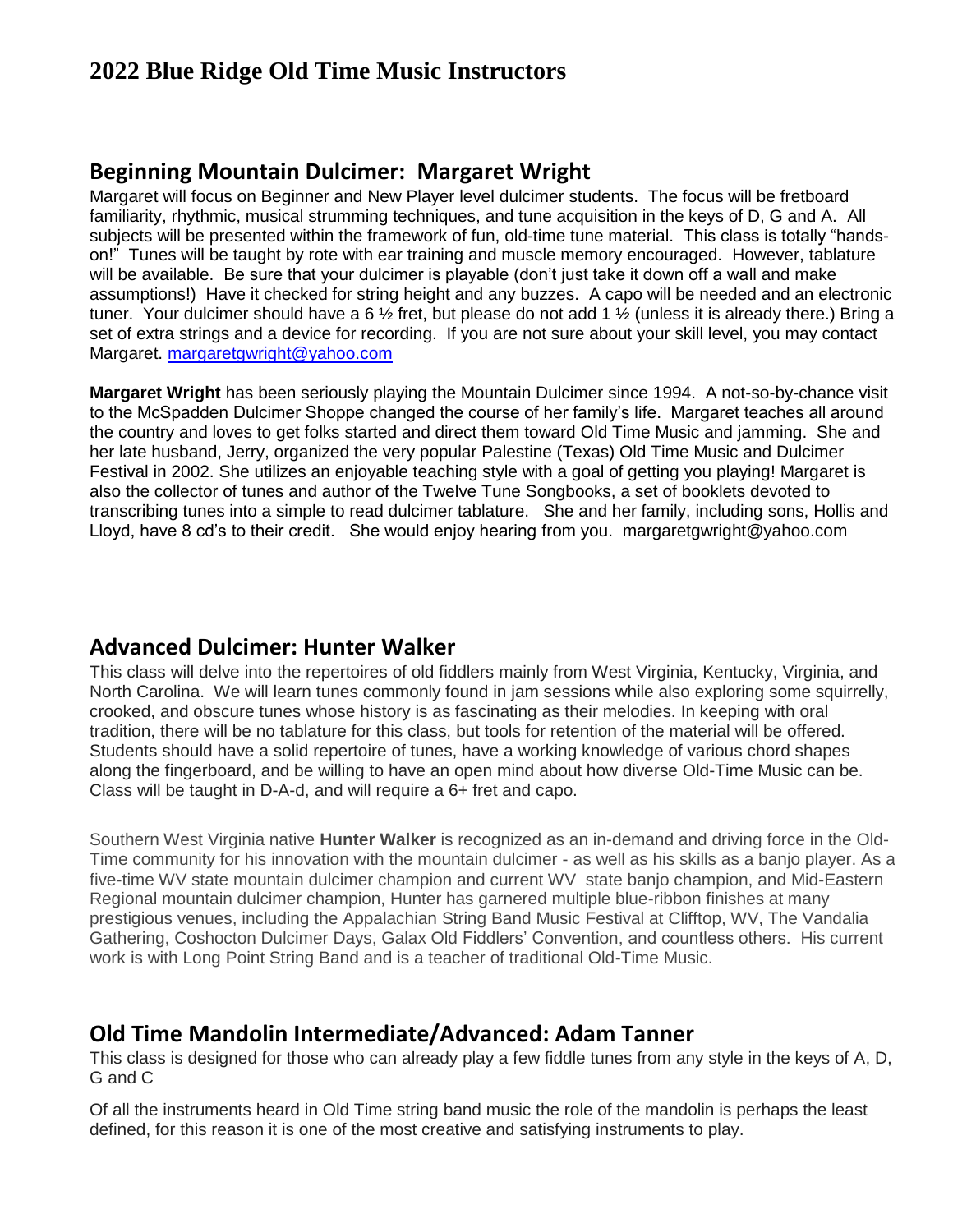Over the course of the week we will cover techniques for embellishment and ornamentation of several fiddle tunes in the keys of A, G, D, C., F and B flat combining aspects of both melody and rhythm.

Other topics included in this course are; chord accompaniment for both songs and tunes.

Using the flatpick to approximate the sound and feel of fiddle bowing.

An overview and dissection of several important mandolin players from the 1920's and 1930's including Doc Roberts and Ted Hawkins.

**Adam** grew up in northern California, and was exposed to old-time, acoustic blues, bluegrass and early country music in his early teens.

Proficient on fiddle, mandolin, guitar and vocals, Adam spent countless hours slowing down records trying to pick out every detail of the traditional music he loved.

Many years of study have given Adam the flexibility to speak in more than one musical "language". Adam's approach to playing reflects the diversity of styles heard on the early 78rpm discs and field recordings from which he draws his greatest inspiration.

Over the last 20 years, Adam has toured in both the US and Europe as a member of The Crooked Jades, The Hunger Mountain Boys and The Twilite Broadcasters,

and most recently The Vaden Landers Band.

Adam has taught old time fiddle, guitar, and mandolin at The Swannanoa Gathering, Mars Hill College Blue Ridge Old Time Week, Augusta Heritage Old Time Week,

The Port Townsend Acoustic Blues Workshop and Mike Compton's Monroe Mandolin Camp.

Adam currently has eight recording's in his catalog and has written an e book on old time mandolin entitled "Shuffle of the Pick" available in Apple iBooks, and Amazon.

Adam is currently on staff at East Tennessee State University's, Bluegrass, Old-Time and Country Music program.

In 2001 Adam moved from Seattle Washington to take up residence in Weaverville, NC,.where he enjoys rural living, and fiddlers conventions every summer.

### **Intermediate & Advanced Bass: Kellie Allen**

As a prerequisite for taking this course, students must be able to play bass up to a moderate speed on old-time tunes. In this course, above all else, the emphasis will be on providing solid bass rhythm in an old-time string band setting. We will move beyond the "ones and fives" bass style by exploring bass runs to move from chord to chord in a given song or tune. We will practice the art of recognizing certain patterns in old-time fiddle tunes. We will address the best ways to interact with guitar players in old-time music and what style of bass playing, if any, works best in various old-time music contexts. We will learn about playing in two and possibly three positions on the neck in the common old-time keys, and we will cover some tricks for playing in the less common old-time keys, such as F and B*b*. This course is for those willing to play upright, acoustic bass. Please bring a recording device.

Kellie may be contacted through<https://kellieandpete.net/>

#### **Kellie Allen**

An old-time singer and backup guitarist and bass player, Kellie Allen hails from Kansas but now lives in Oxford, Pennsylvania with her partner, Pete Peterson. She started playing old-time tunes with her brother, fiddler and banjo player Greg Allen, while she was in her teens and was inspired to sing and play by her musical family. She served a stint in Pay Attention, a 1980s indie rock band, and later toured Europe playing old time music with the Delaware River String Band. Known for her bass run backup guitar style, she sings old-time and early country duets with Pete and in a trio with Pete and Beverly Smith. Kellie